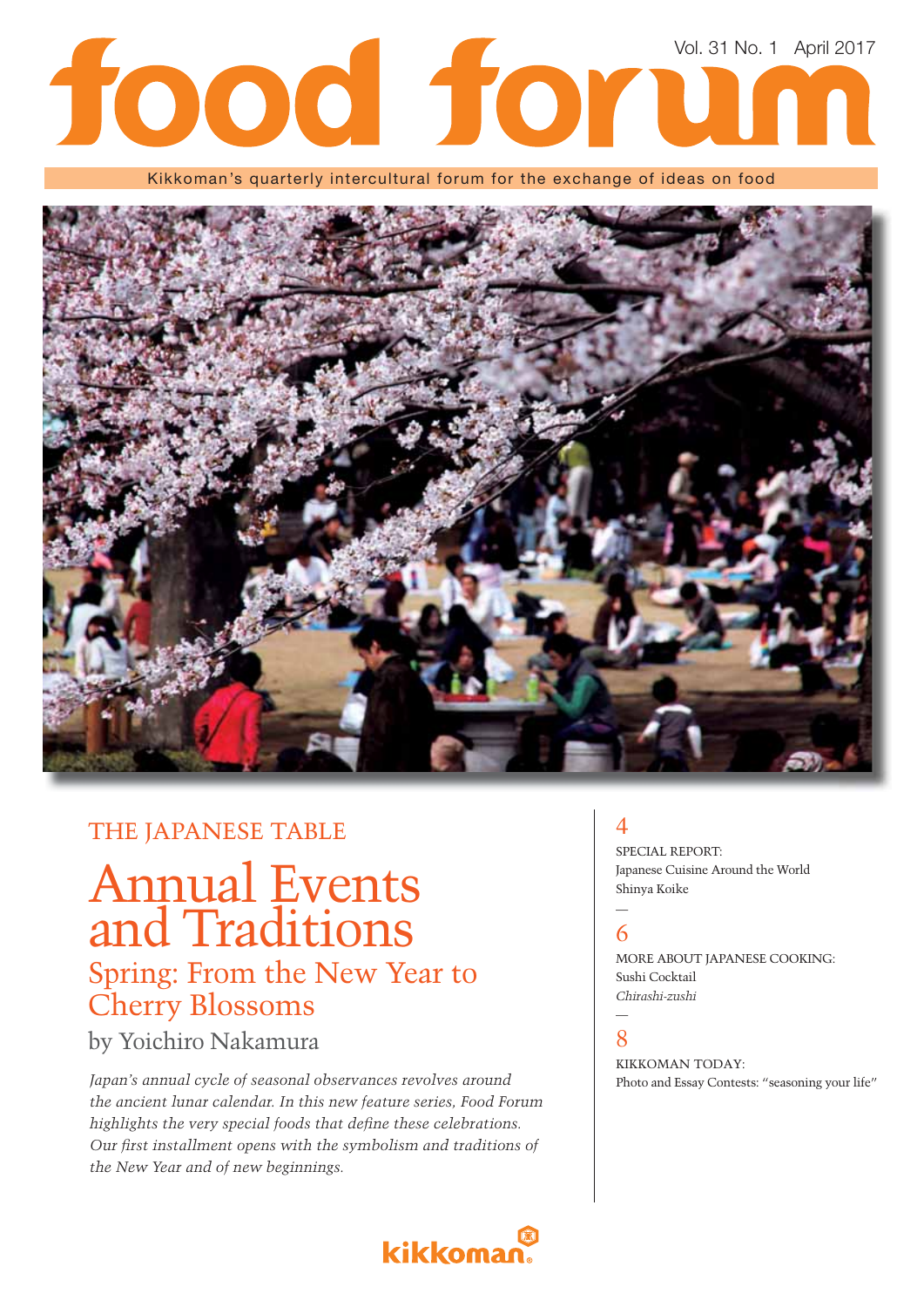# Annual Events and Traditions Spring: From the New Year to Cherry Blossoms



From left: During Hinamatsuri, traditional foods include *hamaguri*  clam soup and *hishi-mochi* diamond-shaped mochi cakes in colored layers.

The rhythms of life in Japan are neatly matched to the changes of its four seasons. The annual harvest of rice, staple of the Japanese diet for centuries, is realized through the steady cycle of the seasons, and Japanese traditionally regard this abundance of nature as a blessing imparted by their ancestors. Traditional belief holds that ancestral spirits appear in the world in the form of deities, bringing blessings and happiness; thus an abundant harvest is considered a boon for their descendants. From ancient times, people have prepared seasonal foods as offerings to those deities thought to visit this world and mingle among the living. The living partake of these foods with the spirits, then usher their spiritual visitors back to their own realm. Traditional foods in Japan are thus closely connected with customs related to belief in the divine.

#### **Festive New Year's Foods**

At the end of every year, preparations begin with cleaning and tidying to welcome the deity of the New Year. *Kadomatsu*, beautifully prepared festoons of pine and bamboo, are arrayed at entrances to homes and offices to serve as abodes for heavenly spirits. It is customary to cook with drawn water to signify renewal at the start

of the New Year. Mochi cakes of steamed glutinous rice, pounded in a mortar, are essential, placed on altars along with a variety of decorations as offerings to express gratitude to the deities. Mochi is a popular food in Asia; in Japan, its traditionally round shape is said to represent the human heart, within which the spirit dwells. In the past, small round mochi cakes were presented to children by their parents as *otoshidama* to convey this sensibility; these days, cash is given. Like Christmas presents from Santa, *otoshidama* have long been symbolic of happiness received from the gods. Traditionally served on New Year's day is *zoni* soup, which contains mochi and vegetables. Interestingly, the shapes of mochi in *zoni* differ by region: square cakes are preferred in eastern Japan, and round ones are more popular in the western part of the country.

Just as indispensable as New Year's mochi are the festive foods known as *osechi ryori*. Traditionally, these are the most extravagant foods eaten during the year, served in beautifully crafted lacquered boxes called *jubako*. The foods themselves are made using ingredients whose names or appearance are auspicious. Examples include shrimp, symbolic of long life with their

long "whiskers" and curved bodies evoking the bent back of an elderly person. Yellowtail is a fish whose Japanese name changes along with the stages of its life cycle, a concept suggestive of successful advancement in life. Chestnuts are referred to as *kachi-guri*, "victory in competition"; herring roe connote prosperity for one's descendants; *tazukuri* are small dried fish with sesame seeds in a sweet soy sauce-based seasoning, whose name implies "industrious cultivation of fields." Osechi ryori also includes *kamaboko* steamed fish cake in the pink and white colors associated with felicitous occasions; rolled kombu, whose name evokes the word *yorokobu* for "happiness"; and festive yellowand-white layered *nishiki-tamago* egg cakes.

When the traditional New Year's period ends, mochi cakes are removed from the display of



Setsubun roasted soybeans and *oni* demon mask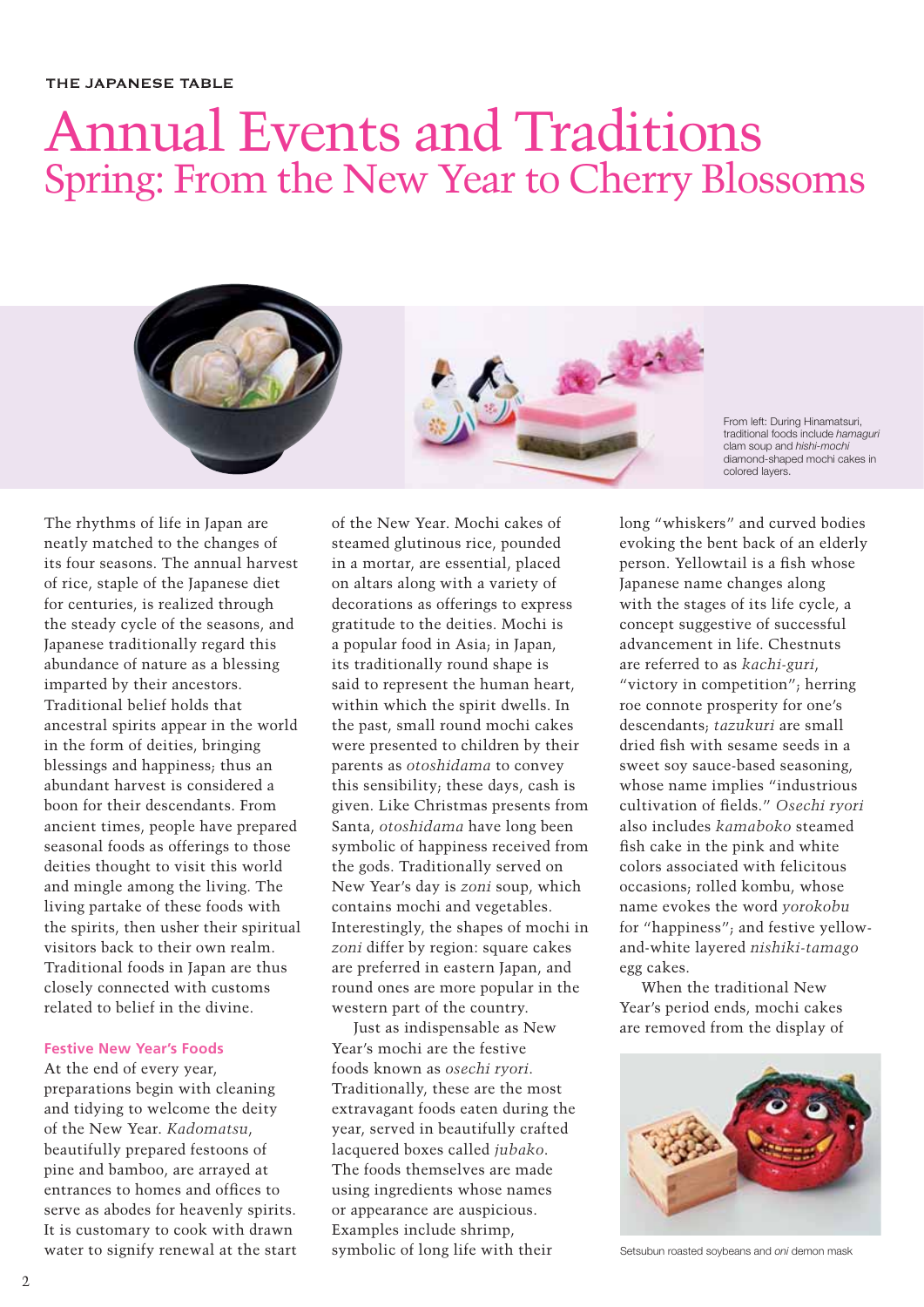Below: New Year's *kadomatsu*; right: three-layer boxes and assorted *osechi ryori* including chestnuts, *tazukuri*, *kamaboko* and rolled kombu.





#### **Rites of Spring**

Setsubun is held on the day before the beginning of spring, which generally falls in early February. Certain rituals are observed to drive away ill fortune and summon luck. Soybeans are roasted, and one eats just as many beans as their age; the beans are also taken in hot tea on auspicious occasions. The highlight of Setsubun involves opening windows and doors and tossing out the soybeans while chanting, "Out with bad luck, in with good luck!" One person dons an *oni* demon mask, while others toss the beans to symbolically drive it away and invite good fortune. Traditional spring rites in Europe involve similar demon masks, reflecting the hope for renewal-a feeling shared around the world.

#### **Girls' Day**

To pray for the health of girls, the Hinamatsuri Doll Festival is held on March 3. Families display special



dolls dressed in brocade robes as worn by the emperor's court of ancient Japan. Offerings made to the dolls include *shirozake*, a sweet cloudy sake made of slightly fermented rice, along with *hishimochi,* diamond-shaped mochi cakes in red, white and green layers. The green layer is made by adding crushed *yomogi* mugwort leaves to mochi. Mugwort has medicinal effects and its pungent smell was believed to drive away harm, making it a suitable ingredient in foods to welcome a new season. Another traditional Hinamatsuri dish is *chirashi-zushi* (*see p.7*). This "scattered" sushi is made by spreading out sushi rice in a large bowl and topping it with various tasty and colorful morsels, including thin strips of omelet, sashimi, seasoned slices of shiitake and strips of dried nori seaweed. On Hinamatsuri it is also customary to eat shellfish such as *hamaguri* clams in clear soup. Sometimes live clams are given as offerings to the dolls.

#### **Cherry Blossom Viewing**

The first of April marks the beginning of both the business and the academic year in Japan, and at about this time, cherry trees begin to bloom across the country. People love to celebrate this springtime

event with *hanami* "flowerviewing" parties that bring together family, friends and colleagues to enjoy food and drink beneath cherry blossoms in full bloom. Cherry trees hold special meaning for Japanese, as they are believed to serve as a dwelling for the gods who promise an abundant autumn harvest.

For Japanese, the season from New Year's to the flowering of the cherry blossoms is the important start, or "springboard," if you will, for the entire year—a time of celebration and prayers for peace and an abundant harvest, and for the happiness of each and every one of us.  $\bullet$ 

*Translated by Lynne E. Riggs*

#### **cover**

In springtime, all of Japan enjoys the spirit of renewal promised in the blossoming of the cherry trees. In traditional *hanami* flower-viewing parties, friends, colleagues and family gather beneath the trees to share food together.

#### **Author's profile**

Yoichiro Nakamura, Ph.D.; born in 1943. A specialist in historical and folklore resources, Prof. Nakamura was formerly professor at Shizuoka Sangyo University (SSU), and is currently guest researcher at the SSU Institute of Research and Development. His major works include: *Iruka to nihonjin* ("Dolphins and Japanese," 2017); *Myanmar*: *Ima, ichiban shiritai kuni* ("Myanmar: the country we're most curious about," 2013); *Bancha to shomin kissashi* ("Bancha tea and the history of popular tea drinking," 2015); and *Washoku bunka booklet 2*: *nenchu gyoji to shikitari* ("Washoku culture booklet, no. 2: annual events and traditions," 2016).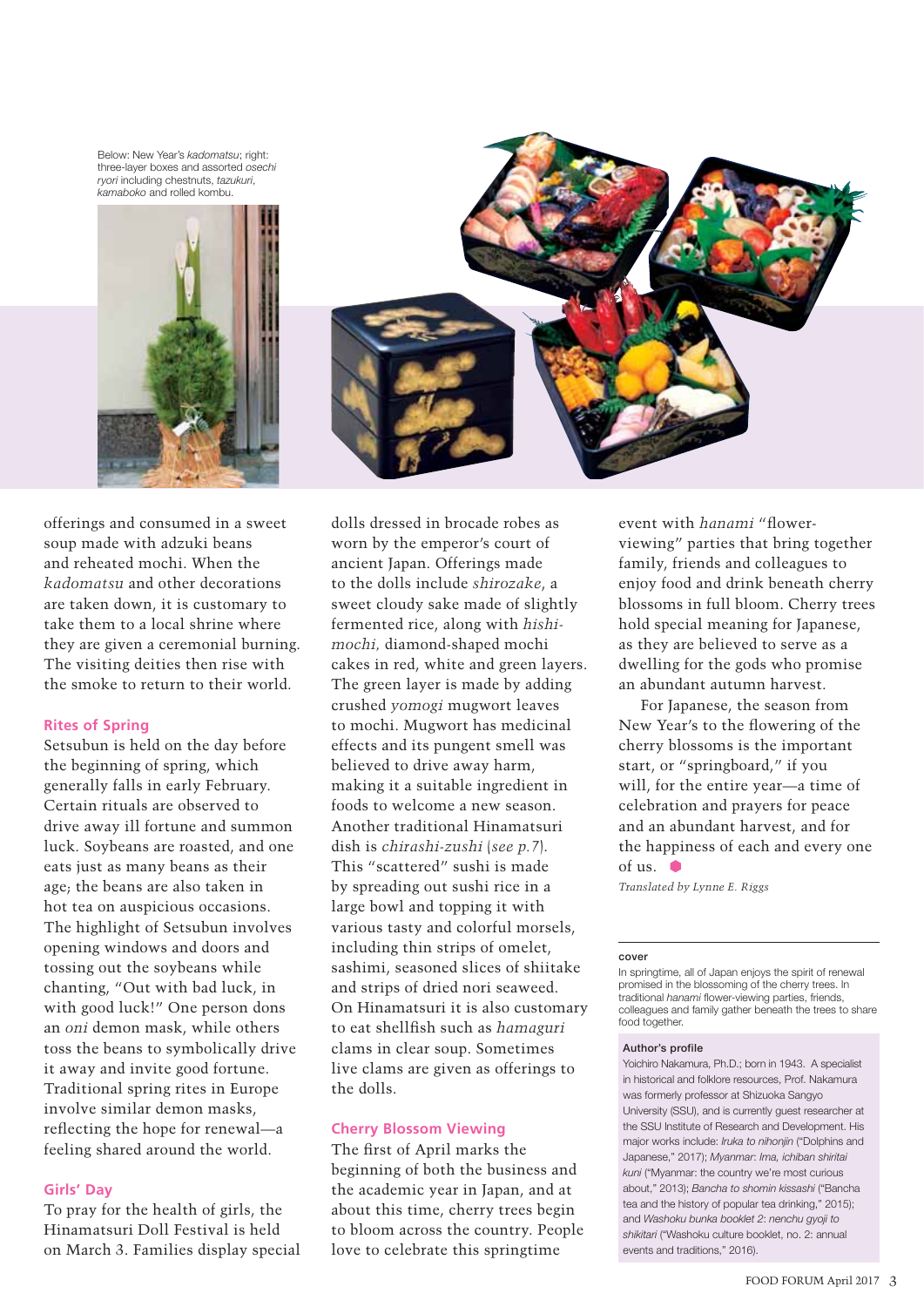



# Japanese Cuisine Around the World

*The annual Food Forum Special Report presents people who are introducing the pleasures of Japanese cuisine in countries around the world. This year we visit chef and restaurant owner Shinya Koike in São Paulo, Brazil.* 



#### **Shinya Koike**

Born 1957, Tokyo. Relocated to Brazil in 1994, where he founded five Japanese restaurants. Since 2007, Chef Koike has chaired the Japanese Food Promotion Committee of the Brazilian Society of Japanese Culture and Social Assistance. He actively promotes *washoku* through lectures and demonstrations, including during the Japanese Prime Minister's visit in 2014. He helped establish Brazil's first Sushi Chef Championship, certified by the Federation of Japan Sushi Industry Health Associations and the World Sushi Skills Institute. In 2016, Chef Koike received the Minister's Award for Overseas Promotion of Japanese Food from the Japanese Ministry of Agriculture, Forestry and Fisheries.



**Sakagura A1** Rua Jerônimo da Veiga, 74-Itaim Bibi, São Paulo, Brazil Tel: +55 (11) 3078 3883 www.sakaguraa1.com.br

#### **Restaurant SHIN KOIKE**

Av. das Américas, 8585-Vogue Square, Barra da Tijuca, Rio de Janeiro, Brazil Tel: +55 (21) 3030 9092 www.shinkoike.com.br

I first moved to Brazil in 1994 at the invitation of a friend who planned to open a Japanese restaurant in São Paulo, but eventually ended up working at a large-scale Japanese restaurant, followed by a stint as a sous-chef. In 2004, I opened my own place called Syutei A1. We had only 13 seats, menus were handwritten daily, and we served a variety of Japanese dishes including *hijiki-no-nimono* simmered *hijiki* sea vegetable, *kinpira-gobo* braised burdock root and carrot, grilled fish and tempura.

#### **Japanese Traditions in Brazil**

To give some background, there were only a handful of Japanese restaurants in São Paulo in the early 1990s, and these targeted mostly Japanese expats and secondgeneration, or *nikkei*, Japanese-Brazilians. When Brazilian-operated Japanese restaurants first appeared around 1995 in upmarket São Paulo neighborhoods, this marked the beginning of the Japanese food boom, where all-you-can-eat Japanese and



Chef Koike demonstrates Japanese beef steaming technique at a Japan-Brazil dinner reception.

sales-by-weight restaurants were hugely popular.

So when I opened Syutei A1, conditions for any restaurant serving authentic Japanese cuisine were very favorable. The population, particularly in São Paulo, includes many *nikkei* interested in Japan, its traditions and its cuisine. There is a huge consumer segment that knows and loves Japanese food. Furthermore, thanks to the enormous efforts of immigrant farmers from Japan who established themselves in Brazil in the early twentieth century, there are suburban farms providing a plentiful supply of the Japanese vegetables needed in Japanese cuisine, such as cucumber, eggplant, daikon, yam, yuzu citrus and ginkgo nuts. I am quite sure there is no other country outside Japan where such abundant, high quality produce can be obtained so easily. Because of these particular circumstances, Syutei A1 was blessed from the beginning. Its success led to my opening the 46-



Sakagura A1 menu includes soba rolls with sliced yam and flavored shiso.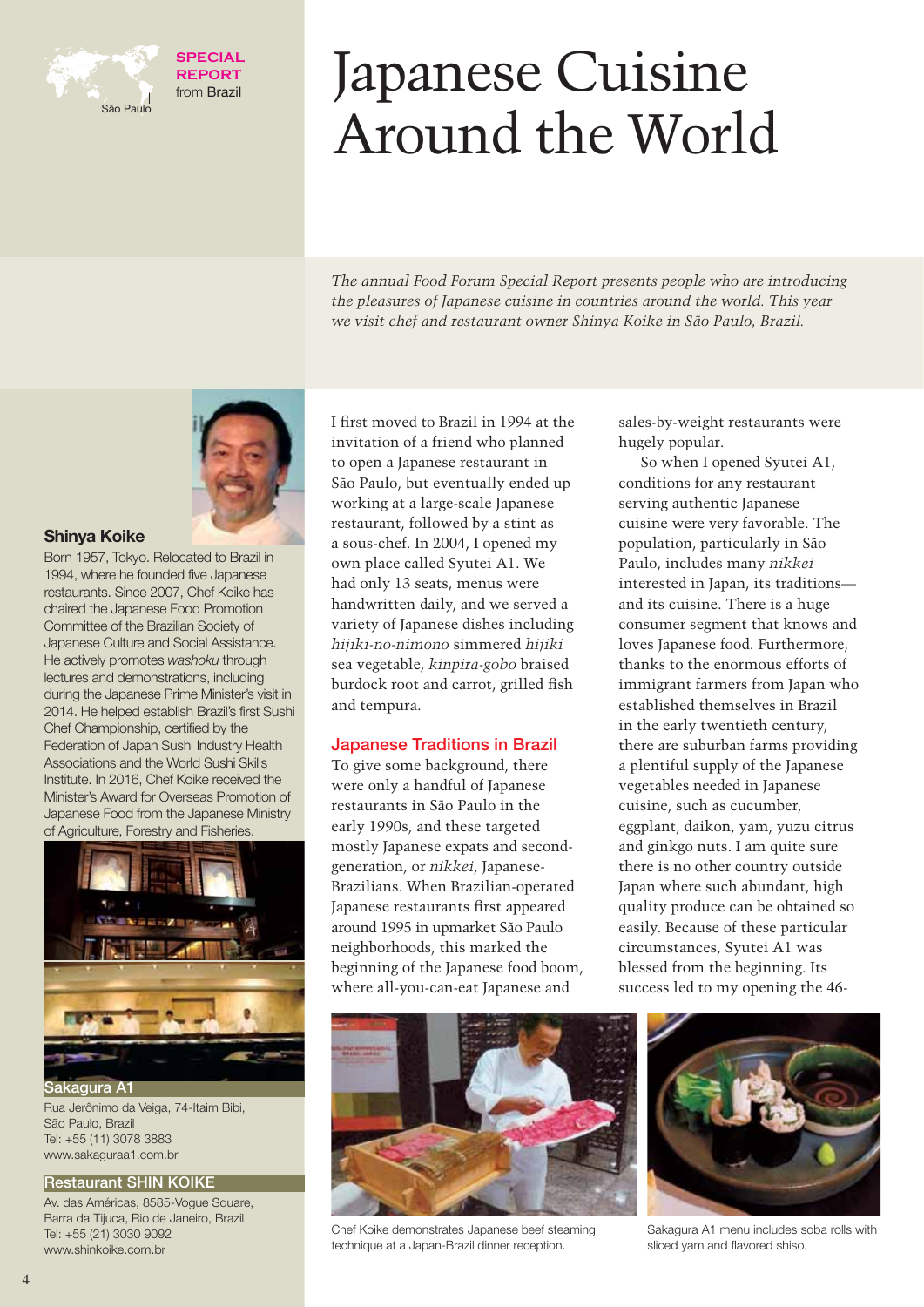

Sakagura A1 offers a variety of dishes including sashimi, sushi and tempura.

seat Restaurant Aizomê in 2007, which serves a *kaiseki* menu that changes daily. In 2008 and 2009, Aizomê was named best Japanese restaurant in São Paulo.

#### **Authentic Flavors**

The Brazilian economy stabilized over the past decade, and it became easier to obtain ingredients from Japan; by the early 2000s, we could source kombu, *katsuobushi*  (dried bonito), instant foods and seasonings. Pre-prepared seafood products and gourmet items appeared on the market, and *kurage*  jellyfish, *iidako* octopus, shark fin and *shirauo* icefish were served as sushi in high quality shops and were popular with Brazilian consumers. When I first arrived in Brazil, a few small shops sold Asian and Japanese foods and ingredients; but by 2000, there were supermarkets selling mainly Japanese foods. The rush from 2000-2012 to open new Japanese restaurants increased the number of Japanese-food fans. At the same time, refrigerated container



Arranging steamed abalone and crab with okura*tororo* garnish at Sakagura A1

shipments of Japanese sake started to arrive here, and the availability of imported unpasteurized sake triggered a boom; the sake market took off and sake sommeliers thrived. Consumers slowly shifted from locally made seasonings and sake to genuine Japan-made products and so, reflecting their demand for higher quality taste, the authenticity of Japanese restaurants improved.

As the clientele of São Paulo's restaurant market gradually matured, in 2012, I opened the 130-seat restaurant Sakagura A1, a more extensive version of my original shops. Its concept is to provide a spectrum of *washoku*  for a broader clientele of all ages, including Japanese, *nikkei* and non-Japanese-Brazilians. Our menu concept focuses on flavors created with genuine Japanese seasonings: Brazilian soy sauce is sweet, and simmered fish, for example, can be made only with true Japanese soy sauce. Our local staff also follow traditional Japanese preparation methods, like making dashi using kombu and bonito. It is my goal to change the false Brazilian conception that Japanese food is just sushi and sashimi. I hope to familiarize them with the true depth and variety of this cuisine. I believe that by enhancing our diners' experience through fine Japanese food, we spread greater understanding of *washoku* traditional Japanese cuisine here in Brazil.

#### **Sharing** *Washoku*

The environment for *washoku* here continues to be favorable, and awareness continues to grow. Today there are an estimated 700-800 Japanese restaurants in this city, and this trend is spreading to other parts of the country, generating more demand for quality ingredients, techniques and information about Japan and its culture. My longtime plans to expand to Rio de Janeiro were realized last year when I opened Restaurant SHIN KOIKE and Izakaya ROMAN. The two share the same kitchen and combine *washoku* dining and bar in a completely new style, unprecedented in Rio. I designed this establishment to function as a center for my *washoku* education and training activities in that city.

I continue to pursue direct, person-to-person exchange about food-related matters like ingredients, cooking tools and tableware. I am eager to see the number of *washoku* fans grow as a result of increased opportunities to enjoy the authentic cuisine. I want to do all I can to transmit the proper information and skills to food industry professionals to ensure that safe, reliable Japanese food is served. Today, *washoku* is still considered a "foreign culture" in Brazil, but I hope to see this food culture take firm root here. I believe that authentic culture truly endures, so I will continue my endeavors to pass on and share the enjoyment of *washoku.*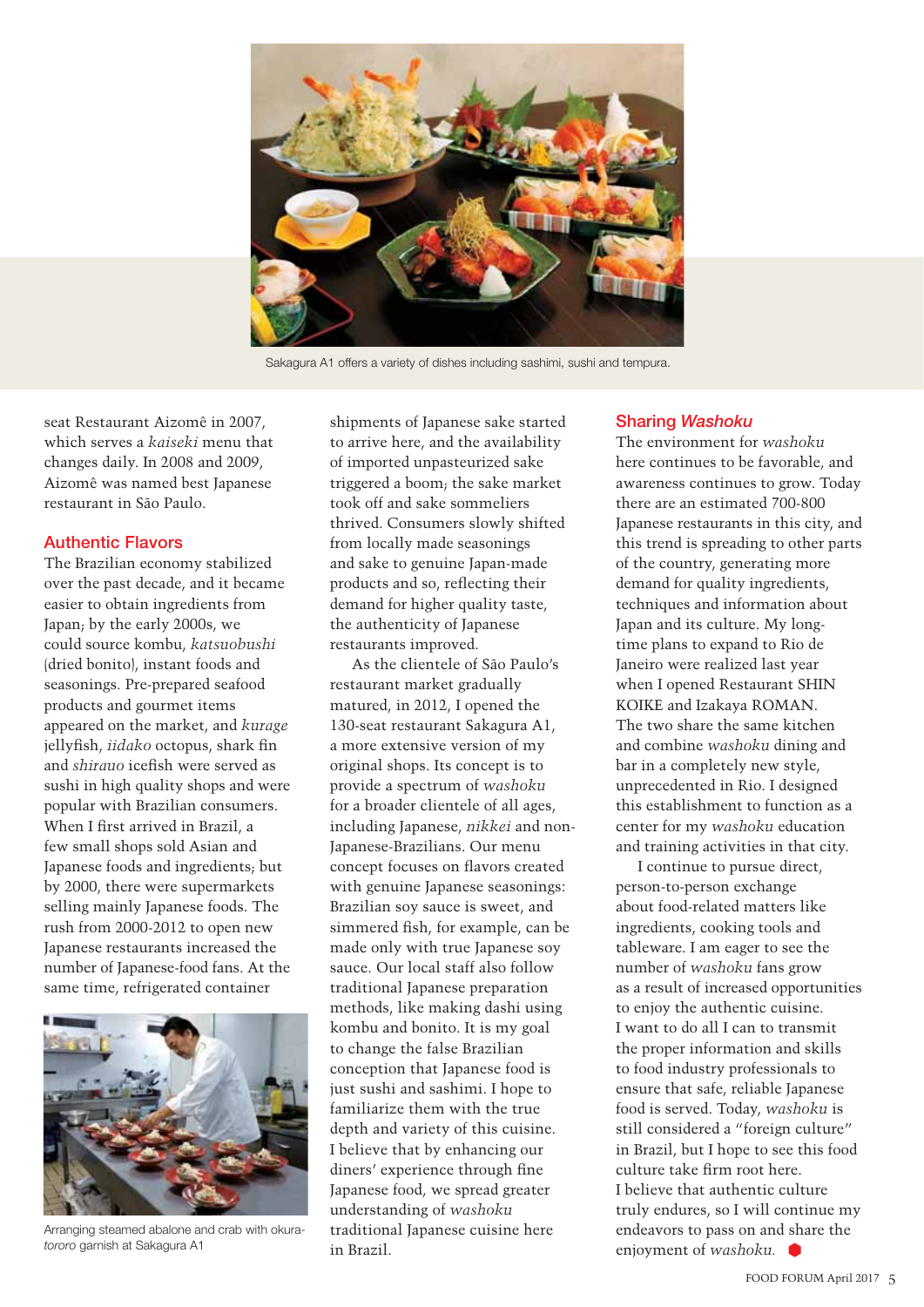



## SUSHI COCKTAIL



Dried nori

**Appetizer serves 12** 113 kcal Protein 9.8 g Fat 5.4 g (per serving)

- 400 ml / 1 2/3 C *japonica* rice\*
- 450 ml / 2 C water
- 1 T sake
- **Sushi vinegar\*\***
- 100 ml / 3.5 oz. rice vinegar
- 1 ½ T granulated sugar
- $\bullet$  1/2 t salt

#### **Tomato-soy sauce**

- 2 tomatoes, total 260 g / 9 oz.
- 1 t granulated sugar
- 1 t Kikkoman Light Color Soy Sauce
- 180 g / 6 oz. cooked bay shrimp
- Lemon juice
- 4 T mayonnaise
- 1 t wasabi paste, or more if preferred
- 2 t Kikkoman Soy Sauce
- 1 avocado
- Dried nori seaweed for optional garnish, strips or shredded

Cook rice. Mix hot cooked rice with 4 T sushi vinegar and then cool.

Peel tomatoes, remove seeds and drain off the juice. Chop roughly, then place in a small  $\mathcal{L}_{\text{pan}}$  with the granulated sugar and light color soy sauce. Stir over medium-low heat until its consistency is similar to marinara tomato sauce. Allow to cool.

This recipe transforms sushi into individual servings that are perfect as small appetizers. The remaining sushi rice may be enjoyed as salad-style sushi by topping with a variety of

greens, other fish and/or meat, served on a platter.

3Mix bay shrimp with lemon juice. Set aside.

4In a bowl, mix the mayonnaise, wasabi paste and soy sauce.

 $5$ Cut avocado in half, remove pit and skin. Cut each half into four lengthwise slices and then into small squares, each 1 cm / ½ in. Gently coat completely with the blended mayo-wasabi-soy sauce.

 $6$ To prevent the sushi rice from sticking to the cocktail glasses, mix 2 T sushi vinegar and 4 T water, and add 1/2 t vinegar-water to the bottom of each glass. Rotate to coat well; discard excess.

To serve, spoon 2 T sushi rice into each cocktail glass.\*\*\* Sprinkle dried nori seaweed strips onto the rice, then add avocado mixture and cocktail shrimp, topped finally with a drizzle of tomato-soy sauce.

- The recipe uses only a portion of this rice; however, to cook properly, this quantity of rice is necessary.
- The sushi vinegar in this recipe is lighter and milder than usual sushi vinegar.
- \*\*\* Adjust amount of rice according to size of serving ware.

Recipe by Michiko Yamamoto

1 C (U.S. cup) = approx. 240 ml;  $1 T = 15$  ml;  $1 t = 5$  ml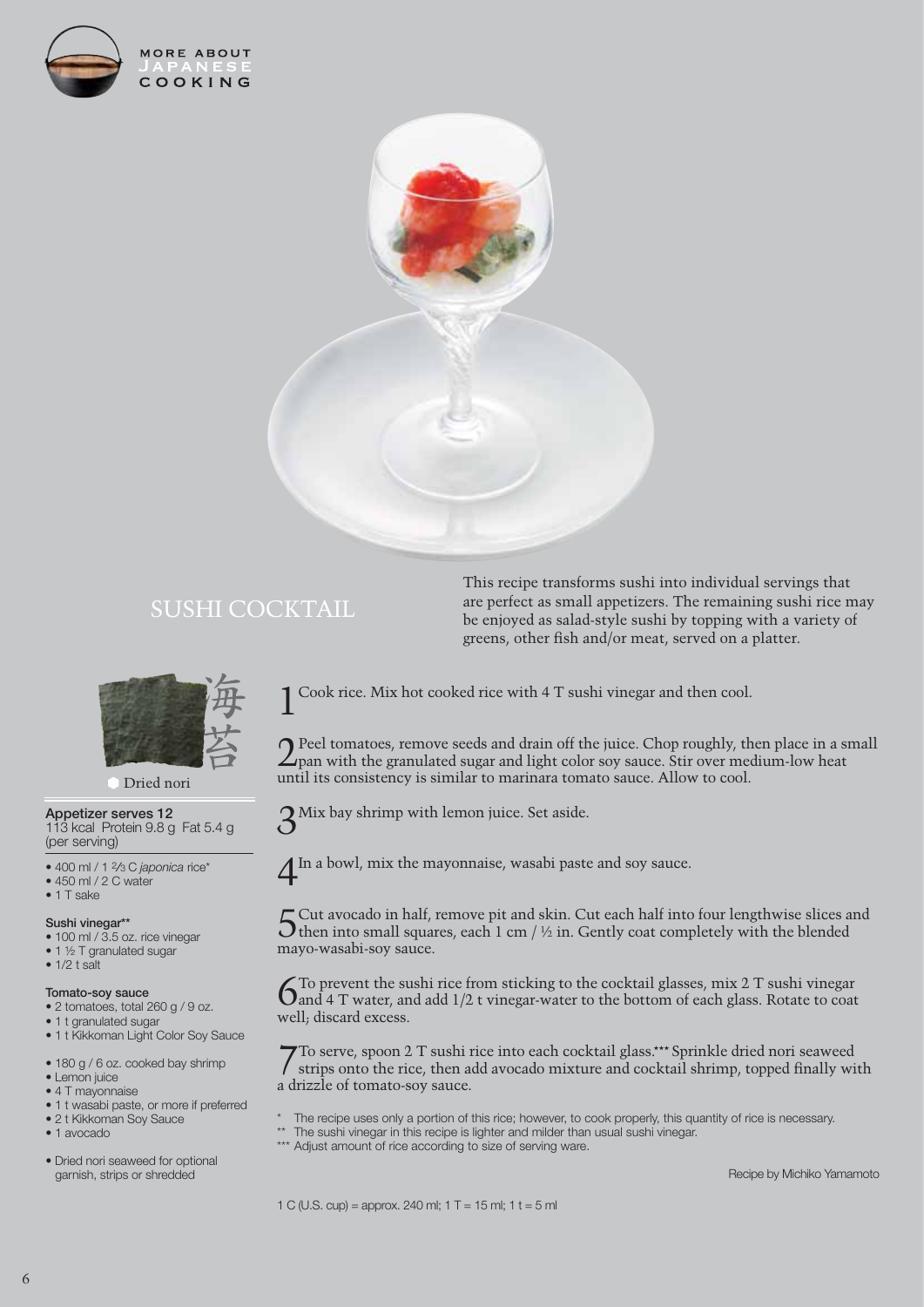

*CHIRASHI-ZUSHI* 



Lotus root

**Serves 4-5** 413 kcal Protein 11.1 g Fat 6.2 g (per person)

- 400 ml / 1 2/3 C *japonica* rice 450 ml / 2 C water
- 
- 1 T sake
- 5 cm- / 2 in.-square kombu
- 3 dried shiitake mushrooms

#### **Sushi vinegar**

- 4 T rice vinegar • 1 ½ T granulated sugar
- 1 t salt
- 2 sheets *abura-age* deep-fried tofu • Carrot, 4 cm / 1.5 in.
- 

#### **Simmering seasoning**<br>• 1 T sake T sake

- 1 T granulated sugar
- 1 ½ T Kikkoman Soy Sauce
- 2 eggs
- 2 t granulated sugar
- Salt • Vegetable oil
- Lotus root, 80 g / 3 oz.

#### **Lotus marinade**

- 1 1/2 T rice vinegar
- 1 ½ T dashi stock
- **T** granulated sugar  $\bullet$  1/3 t salt
- 10 snow peas
- Salt
- 8-10 slices of smoked salmon\*
- Dried nori seaweed strips for garnish

Traditionally, *chirashi-zushi* is served during celebratory occasions, but it is most closely associated with the colorful Hinamatsuri Doll Festival in March. The dish is just as

Wash rice and drain; allow to rest for 30 minutes. Cook with water, sake and kombu.

enjoyable without the fish.

2To soften the shiitake, cover completely with lukewarm water and allow the mushrooms to soak for 20 minutes. Drain while reserving the water; remove stems and cut into thin slices.

3Mix sushi vinegar into the hot cooked rice and fan to cool.

**4** Parboil *abura-age* briefly and drain. Cut in half lengthwise then into thin strips. Cut carrot into thin slices. In a pan, add the *abura-age*, carrot, shiitake and 180 ml / ¾ C of the reserved shiitake water. Add simmering seasoning and bring to a boil, then simmer 5 minutes over medium heat. Remove from heat, allow to cool and gently drain.

5Beat eggs with granulated sugar and a pinch of salt.

In a small, lightly oiled non-stick frying pan, pour in just enough egg to thinly coat the bottom of the pan. Cook over low heat and flip when the surface of the egg sets; remove from pan and cut into thin strips. Repeat process until all the raw egg is used.

7 Peel lotus root, cut into thin slices and place in a saucepan with just enough water to cover, and a few drops of vinegar. Boil only briefl y; drain, then place in lotus marinade for at least 30 minutes.

8 Trim snow peas, parboil in lightly salted water. Drain and julienne. Roll up smoked salmon slices or cut into bite-size pieces.

9 Add the simmered *abura-age*, shiitake and carrot to the sushi rice and fold in gently. Spoon into a serving dish and top with the egg, lotus, snow peas, smoked salmon and nori strips.

\* Shrimp may also be added for extra color and flavor.

Recipe by Kikkoman Corporation